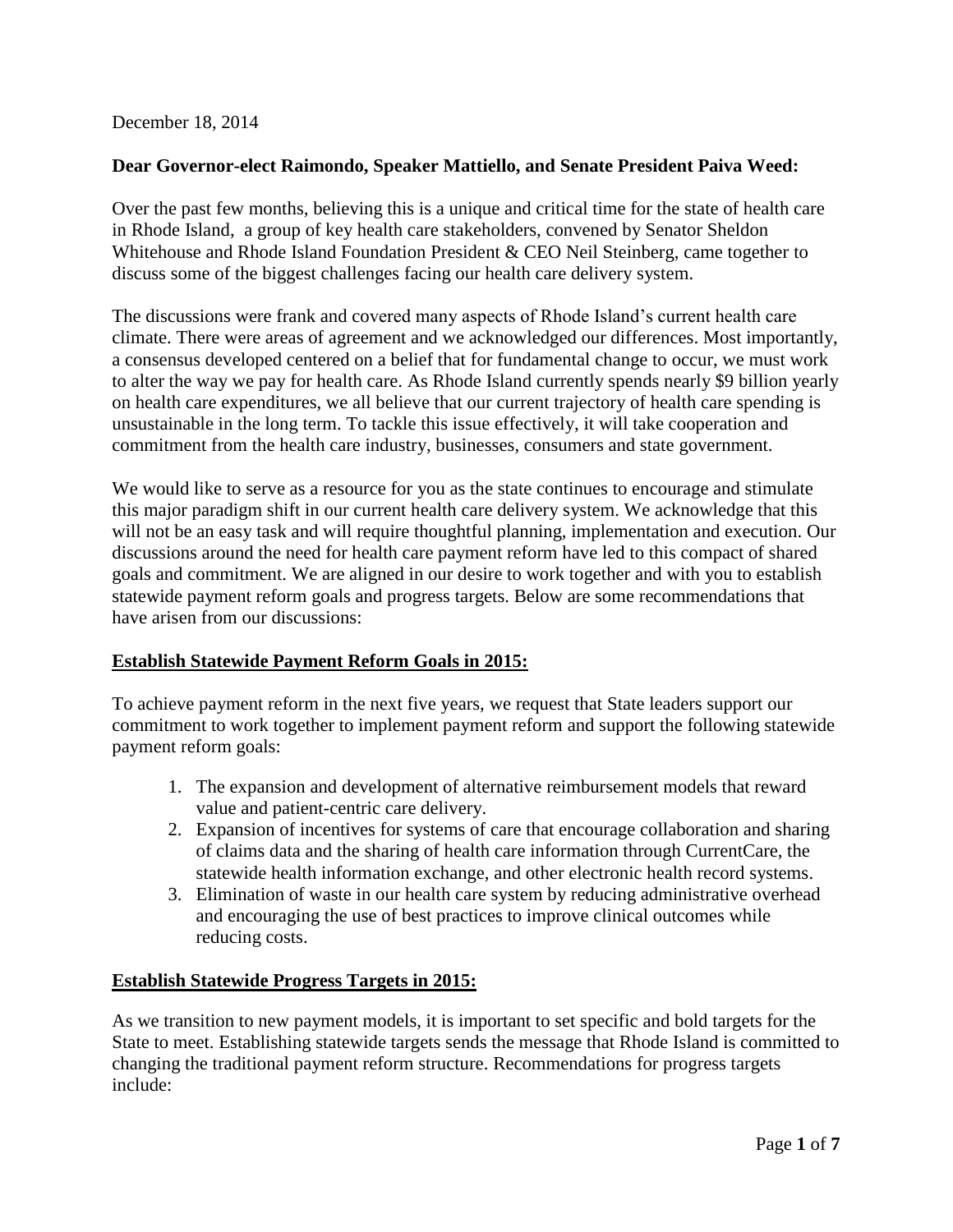- 1. Reduction in Fee for Service: State and health care sector leaders should set an aggressive target and timeline to reduce traditional fee for service in Rhode Island.
- 2. Cost Control: The State and health care leaders should immediately collect the necessary data to establish a strategy to control costs and examine various options, such as linking health care inflation to Gross State Product.
- 3. Reduce Waste and Redundancy: Some estimates suggest that up to 30% of health care spending could be eliminated without impacting the quality of health care. Specific targets should be established for the increased utilization of electronic medical records and reduced administrative costs. This effort will also require increased levels of consumer engagement and cooperation from patients.

### **Statewide Tracking Metrics:**

There are several key benchmarks that can be tracked at both the national and state level to ensure that we are improving care as we transform the delivery system. There are various datasets available that can help track quality performance. HealthCentric Advisors, the state's Quality Improvement Organization, currently works with the State and stakeholders to generate quality reports. We will work with HealthCentric Advisors to identify six or seven important measures that can be tracked to ensure that care is being improved. Potential quality measures should include:

- Healthcare Acquired Infections
- 30 Day Readmission Rates by Hospital
- Statewide Emergency Department Visits
- Health Information Technology (HIT) Utilization

#### **Recommended Action Steps for State Health Care Leaders and Policymakers:**

Various state agencies and entities are independently working on this issue, but a coordinated statewide payment reform plan is needed now. Today we propose a public-private partnership to advise on the transformation of the delivery and payment system for health care in Rhode Island with the support of health care leaders, the business community, consumers, the Governor and the legislature. This partnership should:

- 1. Immediately establish a stakeholder group (providers, payers, employers and consumers) to work collaboratively with the Administration to transform Rhode Island's heath care payment system.
- 2. To the extent there are gaps, rapidly define and collect data to create a profile of health care in RI (includes quality metrics and spending statistics).
- 3. Establish statewide baselines and goals for health care spending and quality for the next five years and report progress annually.
- 4. Use existing health care spending programs to accelerate coordinated, risk based care.
- 5. Encourage consumer engagement to increase the selection of high value care based on cost and quality data.
- 6. Review and reform state healthcare regulations to promote efficiency.
- 7. Promote better population health and personal responsibility in health care.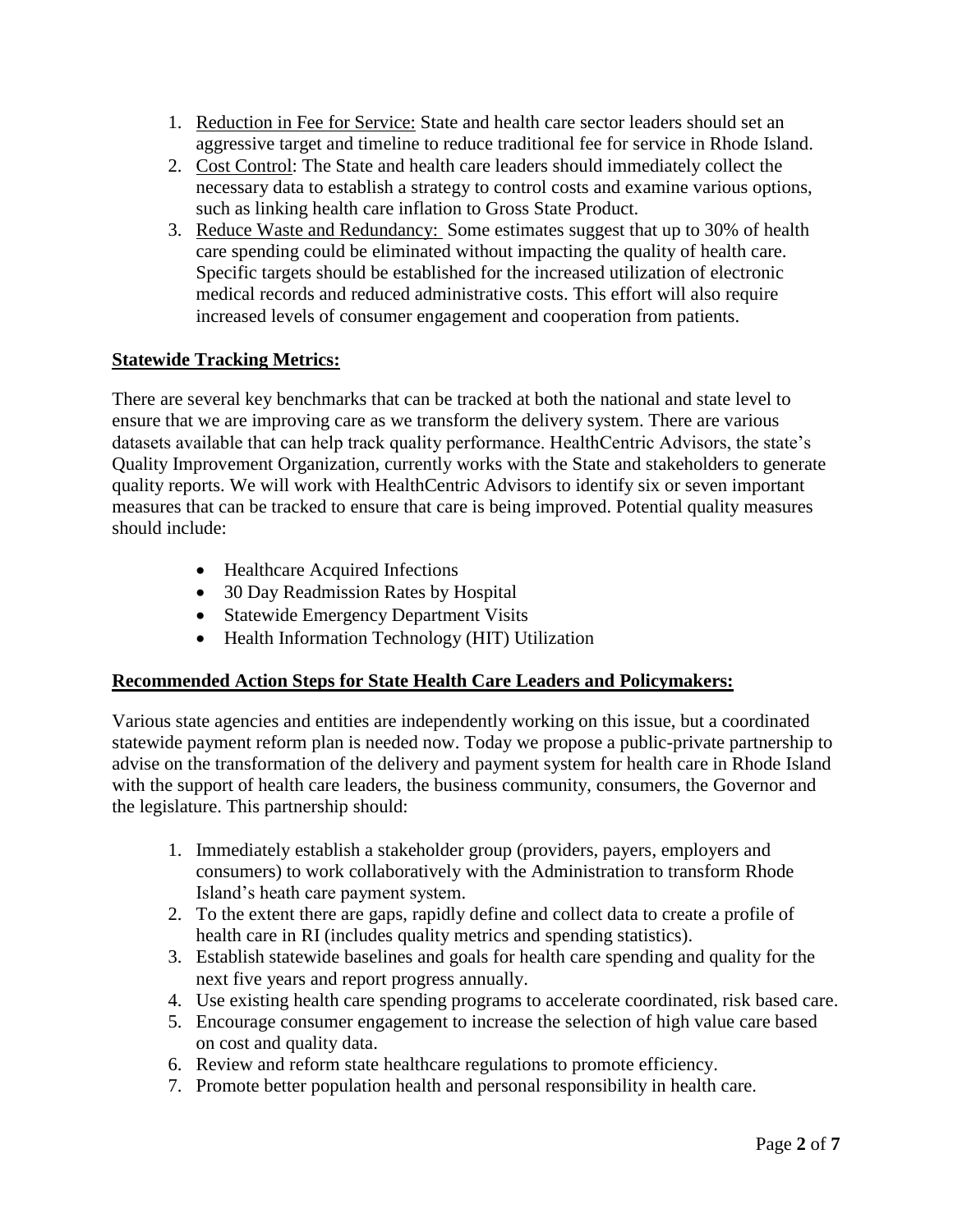# **Building on a Track Record of Innovation**

Over the last few years, Rhode Island has demonstrated a willingness to disrupt the system and develop new collaborations and partnerships. There are a number of exciting initiatives underway that are focused on reducing unnecessary care and improving the health of Rhode Islanders. Over the long term, these efforts will lower health care costs and spending. With this in mind, we need to continue, and further encourage, payment reforms we have begun to witness from many groups and organizations in our state.

Here are a few examples:

- 1. The Rhode Island Chronic Care Sustainability Initiative, a nationally recognized patient-centered medical program, has observed an overall decrease in hospital admissions and emergency visits by their patients.
- 2. Care New England, Blue Cross Blue Shield and the Rhode Island Primary Care Physicians Corporation have established a three-year accountable care payment contract agreement.
- 3. Coastal Medical, a participant in the Medicare Shared Savings Program, recently announced first year's savings of \$7.2 million.
- 4. Several hospitals, including Rhode Island, Miriam, Newport and Kent, are participating in bundle payment demonstrations with the Centers for Medicare and Medicaid Services.
- 5. Institutions and providers are making significant investments in health information technology, including the Rhode Island Quality Institute and the implementation of Epic at Care New England and Lifespan.
- 6. The Rhode Island Business Group on Health has initiated discussions about "Choosing Wisely," an initiative to help patients, physicians and other health care providers address the overuse of health care resources in the United States.
- 7. The State has secured \$20 million from a grant from the Centers for Medicare and Medicaid Service to develop new models of care, including new payment initiatives.

Whenever possible, we should sustain, scale and build upon these models and efforts. Rhode Island has all of the necessary ingredients – a strong commitment from hospitals, payers, providers to improve patient outcomes, an engaged business community, a thriving research base, a robust statewide health information exchange and a strong medical school.

As leaders of key institutions, organizations and constituencies, we are committed to bringing our institutional resources to bear on the goals outlined above, and we would value the partnership of state leaders going forward. If we do not affirm a strong commitment to payment reform, we jeopardize the many achievements that have been made. Similar to the Rhode Island banking industry, our health care industry faces the risk of losing local leadership and control as more efficient regional and national health care organizations develop formulas to deliver better care at lower costs.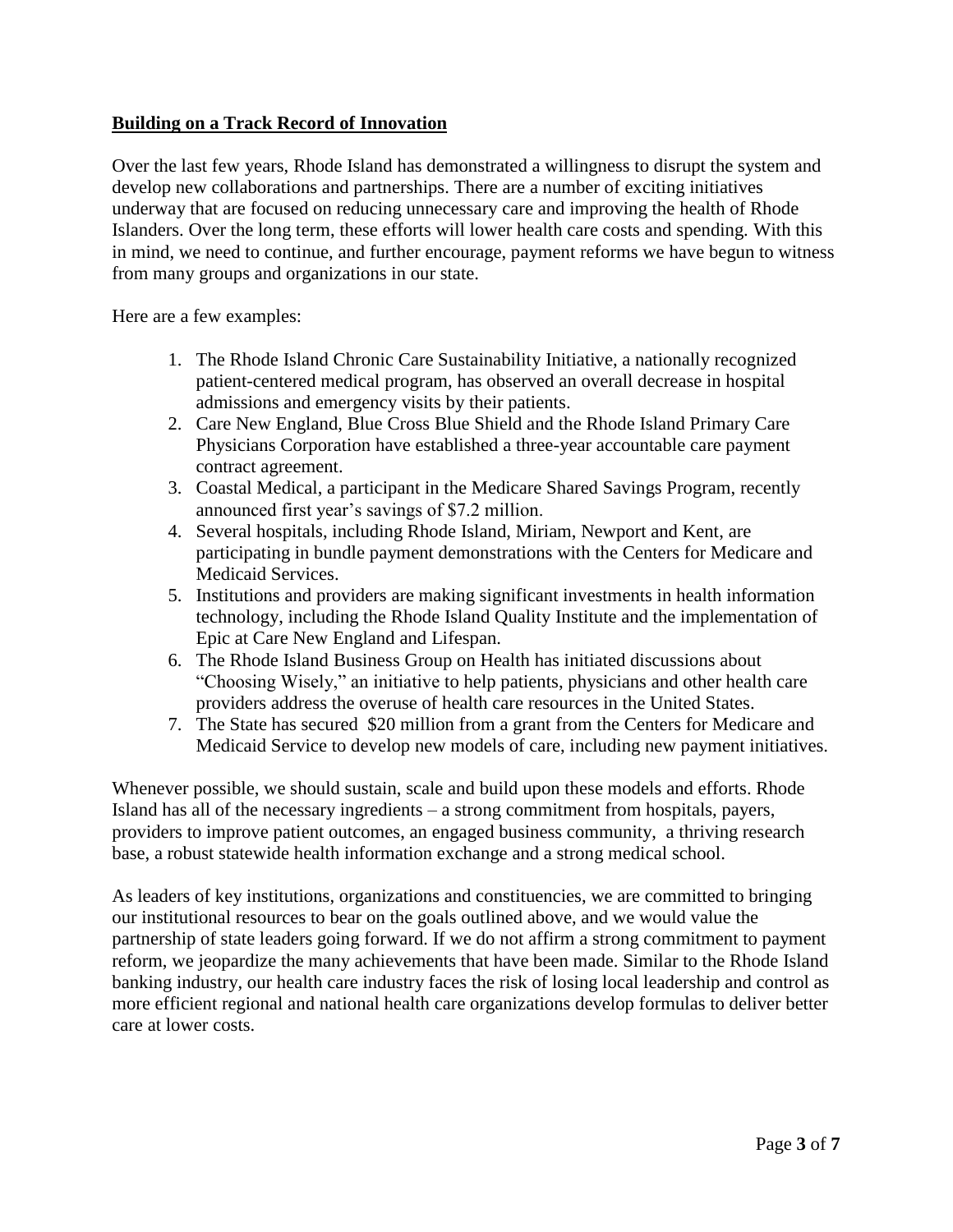As a new administration and General Assembly session begins, we strongly encourage you to continue to support the effort we have started to make health care payment reform a reality in Rhode Island.

Respectfully submitted,

Blue Cross Blue Shield of Rhode Island Organization Name

Peter Andruszkiewicz, President and CEO Name

Pet Coneby \_\_\_\_\_\_\_\_\_\_\_\_\_\_\_\_\_\_\_\_\_\_

Brown University,

Organization Name

Dr. Jack Elias, Dean

Name<br>*Gock Q Show M D*.

Signature

Division of Biology & Medicine

Signature

Brown University Organization Name

Christina Paxson, President Name

CLHR  $\overbrace{\phantom{aaaaa}}^{x}$ 

Signature

Care New England Health System Organization Name

> Dennis Keefe, President and CEO Name

Dennis D. Keefe \_\_\_\_\_\_\_\_\_\_\_\_\_\_\_\_\_\_\_\_\_\_\_\_

Signature

CharterCARE Health Partners Organization Name

\_\_\_\_\_\_\_\_\_\_\_\_\_\_\_\_\_\_\_\_\_\_\_\_

Lester P. Schindel, CEO Name

Ste Phakendel \_\_\_\_\_\_\_\_\_\_\_\_\_\_\_\_\_\_\_\_\_\_\_\_

Signature

Coastal Medical Organization Name

Dr. G. Alan Kurose, F.A.C.P., President Name

\_\_\_\_\_\_\_\_\_\_\_\_\_\_\_\_\_\_\_\_\_\_\_\_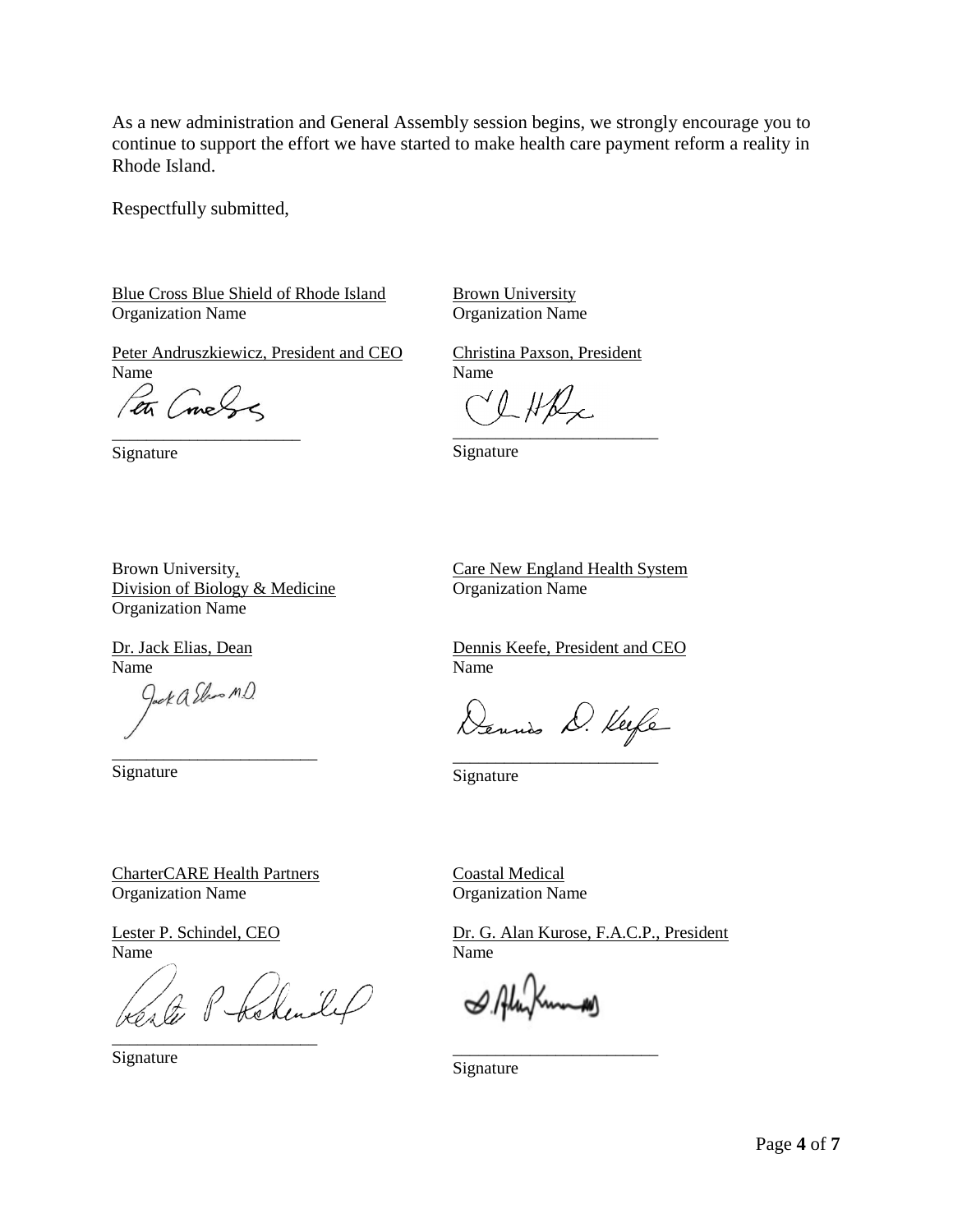Executive Office of Health & Human Services Organization Name

Healthcentric Advisors Organization Name

Steven M. Costantino, Secretary Name

wer M. Contains

Signature

H. John Keimig, MHA, FACHE, President and CEO Name

ひ、 l.

Signature

Neighborhood Health Plan of Rhode Island Organization Name

Peter M. Marino, President and CEO

Name \_\_\_\_\_\_\_\_\_\_\_\_\_\_\_\_

Signature

Office of the Health Insurance Commissioner Organization Name

Dr. Kathleen C. Hittner, Commissioner

Name<br>Kathleen C. Wittner, Md

Signature

Office of the Lieutenant Governor Organization Name

The Honorable Elizabeth Roberts, Lieutenant **Governor** Name

izahxK Róbectz

Prospect East Holdings, Inc. Organization Name

\_\_\_\_\_\_\_\_\_\_\_\_\_\_\_\_\_\_\_\_\_\_

Thomas Reardon, President Name

 $\mathscr{D}m$ . A

\_\_\_\_\_\_\_\_\_\_\_\_\_\_\_\_\_\_\_\_\_\_\_

\_\_\_\_\_\_\_\_\_\_\_\_\_\_\_\_\_\_\_\_\_\_\_\_ Signature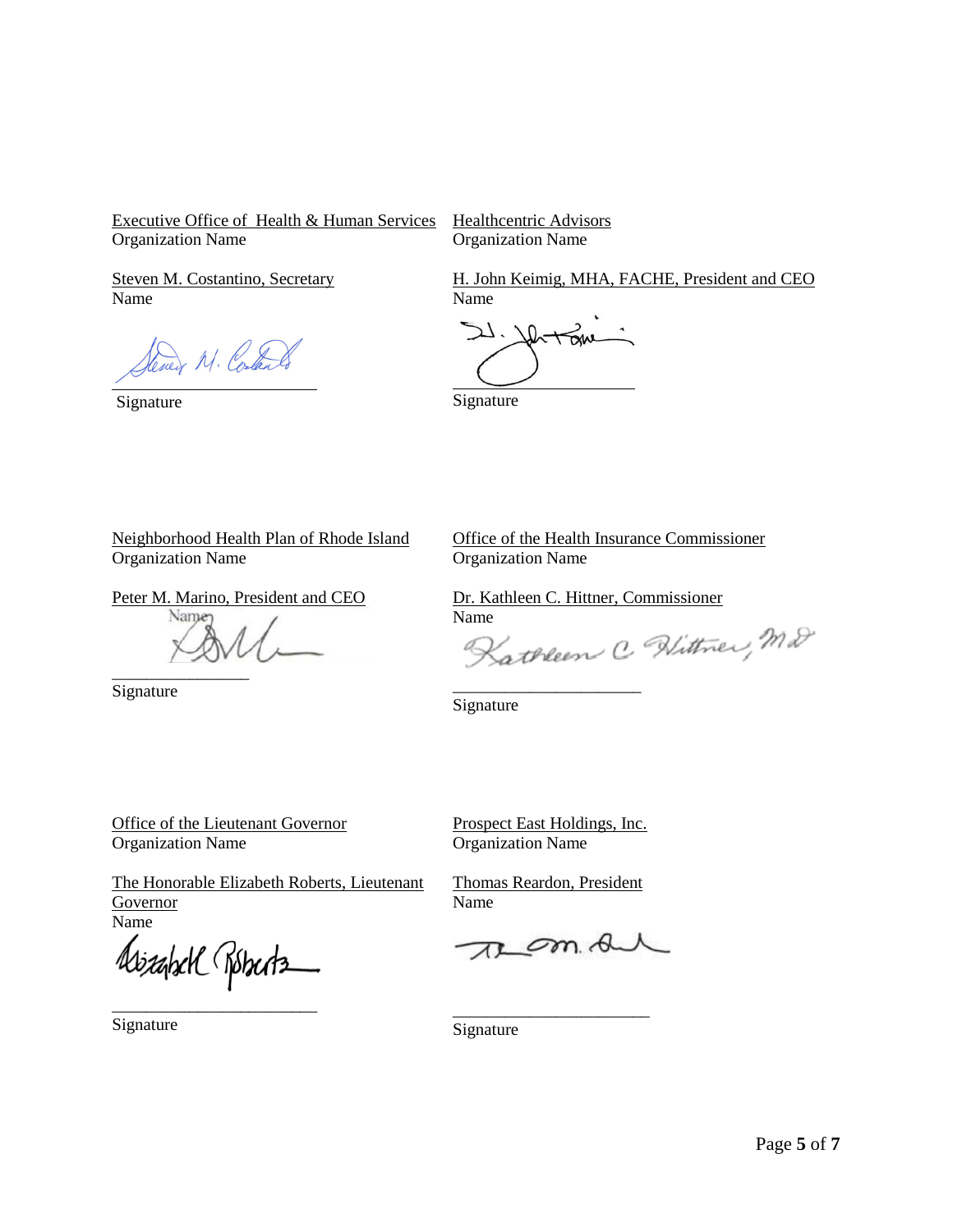Rhode Island Business Group on Health Organization Name

Rhode Island Department of Health Organization Name

Dr. Michael Fine, Director

Aural Fine

Al Charbonneau, Executive Director Name

\_\_\_\_\_\_\_\_\_\_\_\_\_\_\_\_\_\_\_\_\_\_\_\_

Signature

\_\_\_\_\_\_\_\_\_\_\_\_\_\_\_\_\_\_\_\_\_\_ Signature

Name

Rhode Island Health Center Association

Organization Name

Jane A. Hayward, President and CEO Name

(Jane A. Hayward

\_\_\_\_\_\_\_\_\_\_\_\_\_\_\_\_\_\_\_\_\_\_\_ Signature

Rhode Island Hospital Organization Name

Dr. Timothy J. Babineau, President and CEO Name

Unservery as.

\_\_\_\_\_\_\_\_\_\_\_\_\_\_\_\_\_\_\_\_\_\_\_\_

Signature

Rhode Island Medical Society Council Organization Name

Dr. Peter Karczmar, President Name

P. Known

Signature

Rhode Island Primary Care Physician Corporation Organization Name

Dr. Al Puerini, Jr., President and CEO Name

\_\_\_\_\_\_\_\_\_\_\_\_\_\_\_\_\_\_